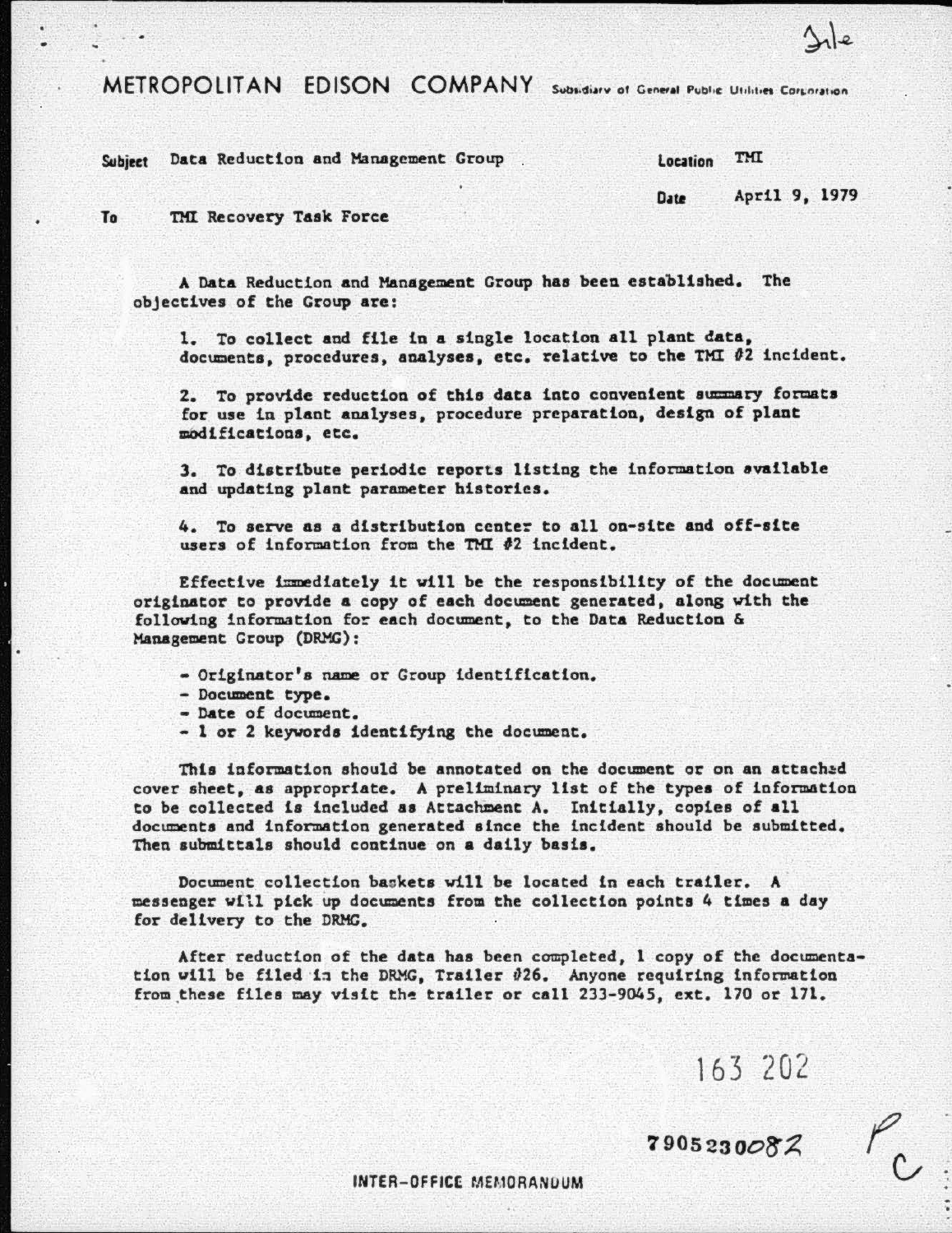TMI Recovery Task Force -2- April 9, 1979

A report of file contents vtll be published on a regular basis. A copy of the report will be distributed and will be available in Trailer #25.

If you have questions or need assistance, please call R. Long or J. Weiser on 233-904S, ext. 170 or 171 or on 367-3676.

Robert L.  $\frac{70005}{10008}$ 

Manager, D

Robert L. Lope

**GPU** Operations Manager

Approved By:

Distribution:

- B. Cobean
- J. Herbein
- H. Levenson
- R. Matson
- F. Palmer
- R. Paulick
- v. Stello
- F. Stern
- R. Wilson

163 203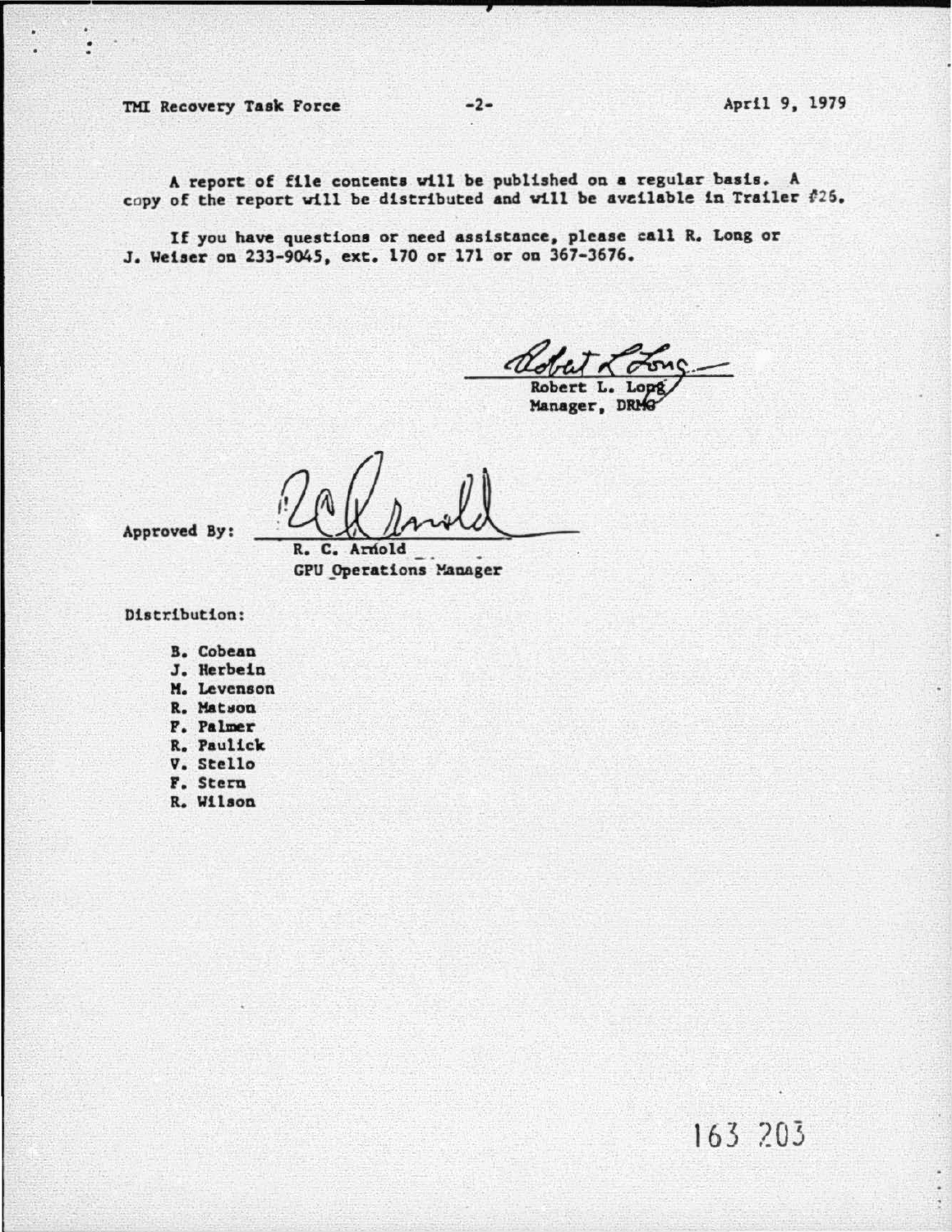## **ATTACHMENT A**

## PRELIMINARY LIST

#### OP

### INFORMATION TO BE COLLECTED

1. Control Room Data, including such items as:

- a. CRO Logbook
- b. Aux. operator logsheets
- c. Chemical analysis (all sample results)
- d. HP Radiation/Contamination Survey's
- e. Radiochemical Analysis (all sample results)
- f. Recorder Charts (all)
- g. CRO logsheets
- h. Alarm typewriter print out
- 1. Relay Operations Reports
- 2. On-site Air and Water Sample Analyses
- 3. On-site Radiation Level Survey Histories
- 4. Reports and Analyses Generated by Contractors (On and Off-Site) \*
- 5. Reports and Analyses Generated by All Recovery Team Working Groups \*
- 6. All Approved Plant Operations/Maintenance Procedures.
- 7. All Plant Construction/Modification Drawings, Diagrams, etc.
- 8. All Government Agency Reports/Analyses and Data (where available)

9. Press Releases.

163 204

\* This includes correspondence containing data analyses results.